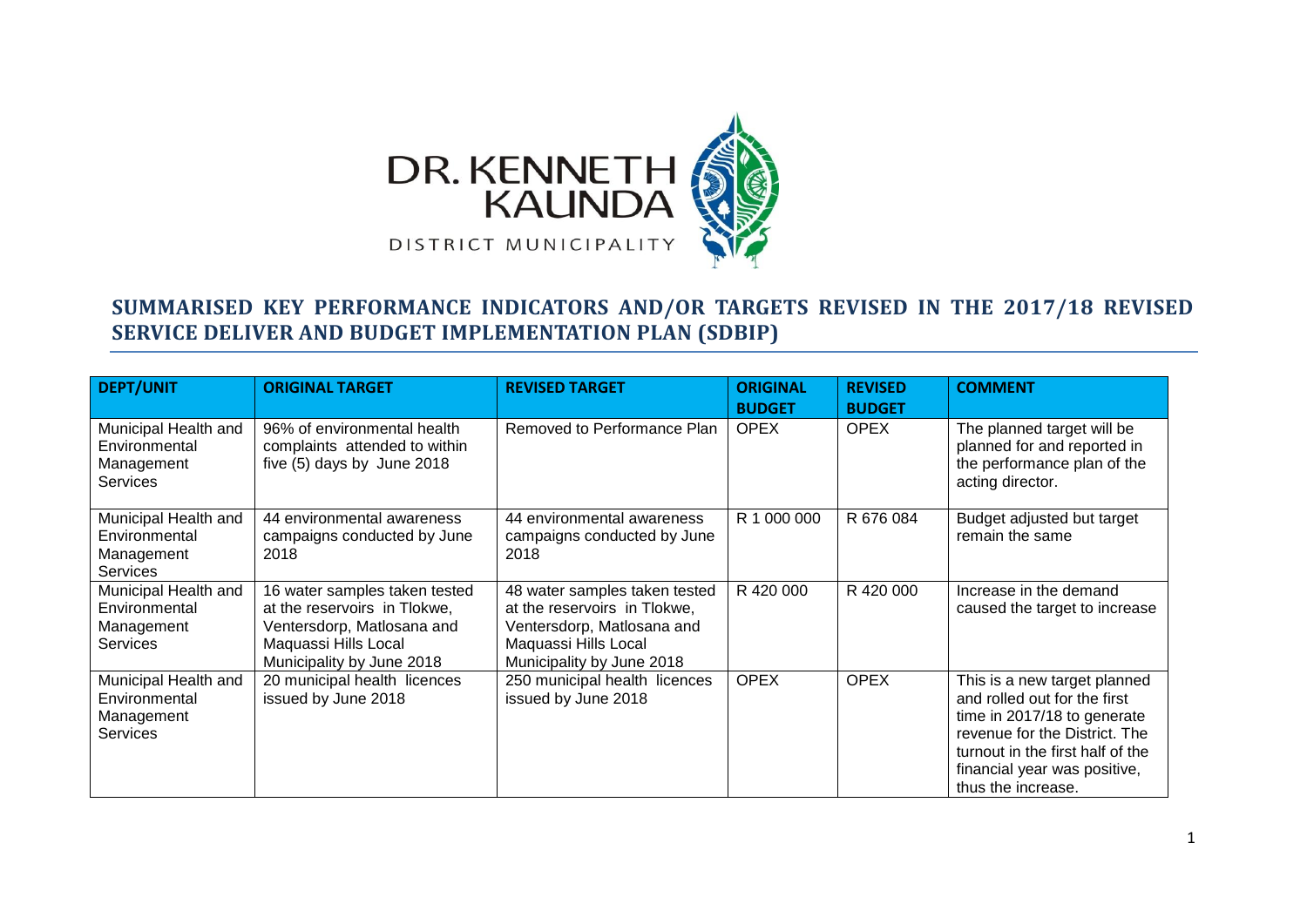| <b>DEPT/UNIT</b>                                                       | <b>ORIGINAL TARGET</b>                                                                                                                                                                               | <b>REVISED TARGET</b>                                                                                                                                                                                 | <b>ORIGINAL</b>             | <b>REVISED</b>                     | <b>COMMENT</b>                                                                                                                                          |
|------------------------------------------------------------------------|------------------------------------------------------------------------------------------------------------------------------------------------------------------------------------------------------|-------------------------------------------------------------------------------------------------------------------------------------------------------------------------------------------------------|-----------------------------|------------------------------------|---------------------------------------------------------------------------------------------------------------------------------------------------------|
|                                                                        |                                                                                                                                                                                                      |                                                                                                                                                                                                       | <b>BUDGET</b>               | <b>BUDGET</b>                      |                                                                                                                                                         |
|                                                                        |                                                                                                                                                                                                      |                                                                                                                                                                                                       |                             |                                    | Already 211 municipal health<br>licences were issued during<br>the mid-term.                                                                            |
| Roads, Transport<br>and Technical<br>Infrastructure<br><b>Services</b> | 1 RRAMS Software System<br>Developed by June 2018                                                                                                                                                    | Target removed                                                                                                                                                                                        | R2 455 000                  | R2 455 000                         | <b>RRAMS Software</b><br>Development deferred to<br>2018/19 financial year due to<br>roll-over none approval by<br><b>NT</b>                            |
| Corporate<br><b>Services</b>                                           | 6 people from employment<br>equity target groups employed in<br>the three highest levels of<br>management in compliance with<br>a municipality's approved<br>employment equity plan by<br>March 2018 | 29 people from employment<br>equity target groups employed<br>in the three highest levels of<br>management in compliance<br>with a municipality's approved<br>employment equity plan by<br>March 2018 | <b>OPEX</b>                 | <b>OPEX</b>                        | The municipality defines 3<br>highest level as<br>Level $1 = MM$<br>Level 2= Directors<br>Level 3 Managers                                              |
| Corporate<br><b>Services</b>                                           | 1 Skills Summit attended by<br>August 2017                                                                                                                                                           | 1 Skills Summit attended by<br>February 2018                                                                                                                                                          | R237 500                    | R237 500                           | Target date changed in line<br>with the Skill Summit<br>postponed date<br>The initial amount used as<br>original budget was informed<br>by the G040     |
| <b>District Economic</b><br>Development and<br>Tourism                 | 200 Jobs created through LED<br>Initiatives, EPWP and Capital<br>projects by June 2018                                                                                                               | 300 Jobs created through LED<br>Initiatives, EPWP and Capital<br>projects by June 2018                                                                                                                | <b>EPWP</b><br><b>GRANT</b> | EPWP<br><b>GRANT</b><br>R2 880 136 | Target increased with the<br>number of CBPs to be hired<br>and other DRM Volunteers<br>that the municipality currently<br>has                           |
| <b>District Economic</b><br>Development and<br>Tourism                 | 3 Tourism SMMEs and<br>Cooperatives supported through<br>Conditional Grants by end June<br>2018                                                                                                      | 1 Tourism SMMEs and<br>Cooperatives supported<br>through Conditional Grants by<br>end June 2018                                                                                                       | R150 000                    | R100 000                           | The municipality revised to<br>support only 1 due financial<br>constraints<br>The initial amount used as<br>original budget was informed<br>by the G040 |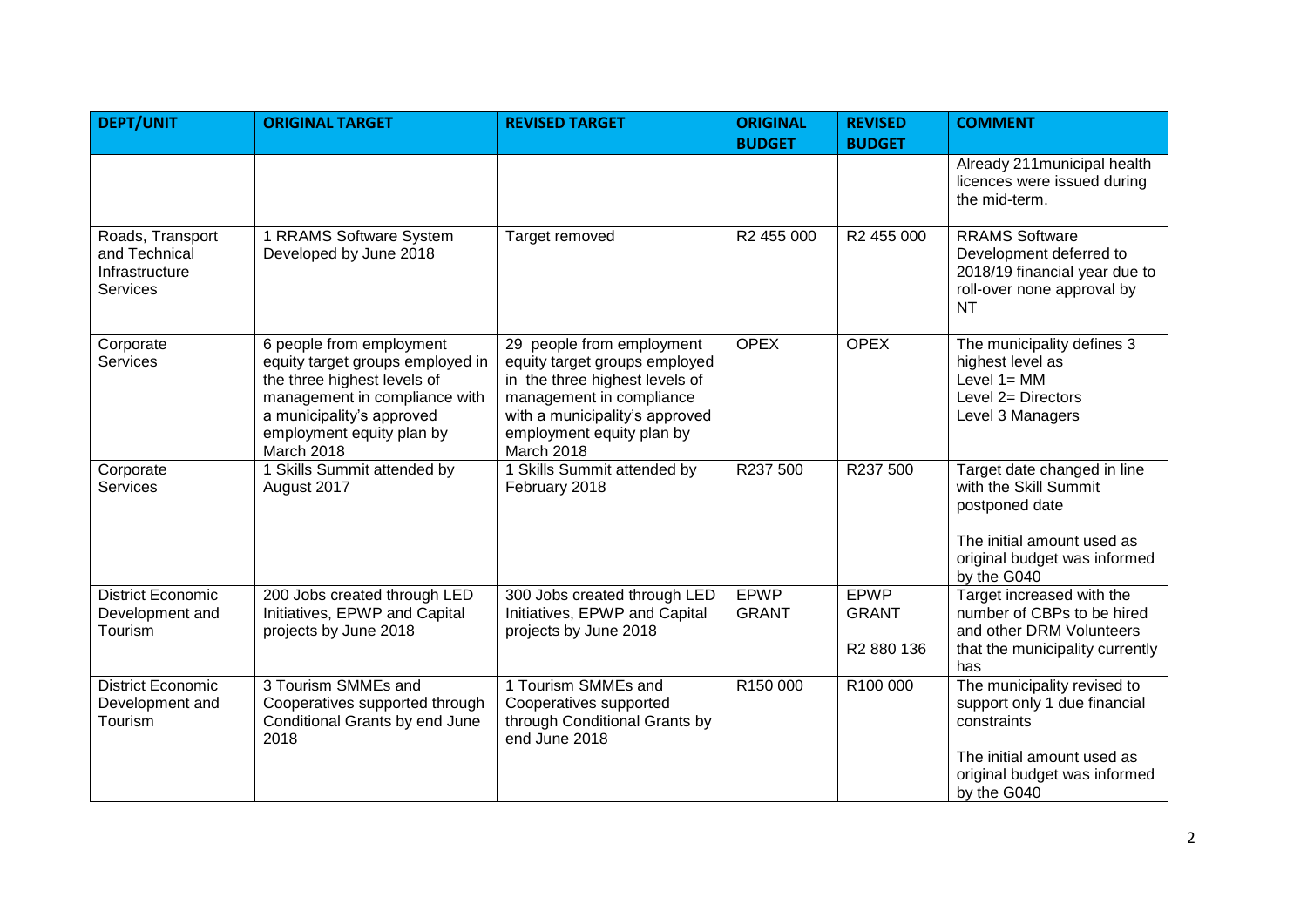| <b>DEPT/UNIT</b>                                       | <b>ORIGINAL TARGET</b>                                                   | <b>REVISED TARGET</b>                                                 | <b>ORIGINAL</b> | <b>REVISED</b> | <b>COMMENT</b>                                                                                                                                                                                                                                                                                                                     |
|--------------------------------------------------------|--------------------------------------------------------------------------|-----------------------------------------------------------------------|-----------------|----------------|------------------------------------------------------------------------------------------------------------------------------------------------------------------------------------------------------------------------------------------------------------------------------------------------------------------------------------|
|                                                        |                                                                          |                                                                       | <b>BUDGET</b>   | <b>BUDGET</b>  |                                                                                                                                                                                                                                                                                                                                    |
| <b>District Economic</b><br>Development and<br>Tourism | 2 tourism marketing exhibitions<br>attended by June 2018                 | 1 tourism marketing exhibitions<br>attended by June 2018              | R550 000        | R400 000       | Municipalities plans to attend<br>only 1 tourism exhibitions<br>during the last quarter of the<br>financial year<br>The initial amount used as<br>original budget was informed<br>by the G040                                                                                                                                      |
| <b>District Economic</b><br>Development and<br>Tourism | 4 sports and recreation<br>initiatives supported by June<br>2018         | 5 sports and recreation<br>initiatives supported by June<br>2018      | R2 000 000      | R500 000       | Municipality can still assist<br>another sporting codes with<br>request received when<br>departments implement<br>council resolution that stated<br>that all departments<br>contribute to SAMSRA<br>games. So the money need<br>to be returned to DED<br>The initial amount used as<br>original budget was informed<br>by the G040 |
| <b>District Economic</b><br>Development and<br>Tourism | 3 Arts, Culture and Heritage<br>initiatives supported by June<br>2018    | 3 Arts, Culture and Heritage<br>initiatives supported by June<br>2018 |                 |                | None                                                                                                                                                                                                                                                                                                                               |
| <b>District Economic</b><br>Development and<br>Tourism | 2 Entrepreneurship promotion<br>initiative supported by<br>December 2017 | Removed                                                               | R100 000        | R20 000        | Target duplicates with the<br>one planned in the office of<br>the Executive mayor<br>The initial amount used as<br>original budget was informed<br>by the G040                                                                                                                                                                     |
| Office of the<br><b>Executive Mayor</b>                | 4 Business/Entrepreneurs<br>funded by June 2018                          | 2 Business/Entrepreneurs<br>funded by June 2018                       | R300 000        | R20 000        | The target revised in line with<br>the actual performance as at<br>mid-term. Only 2 requests                                                                                                                                                                                                                                       |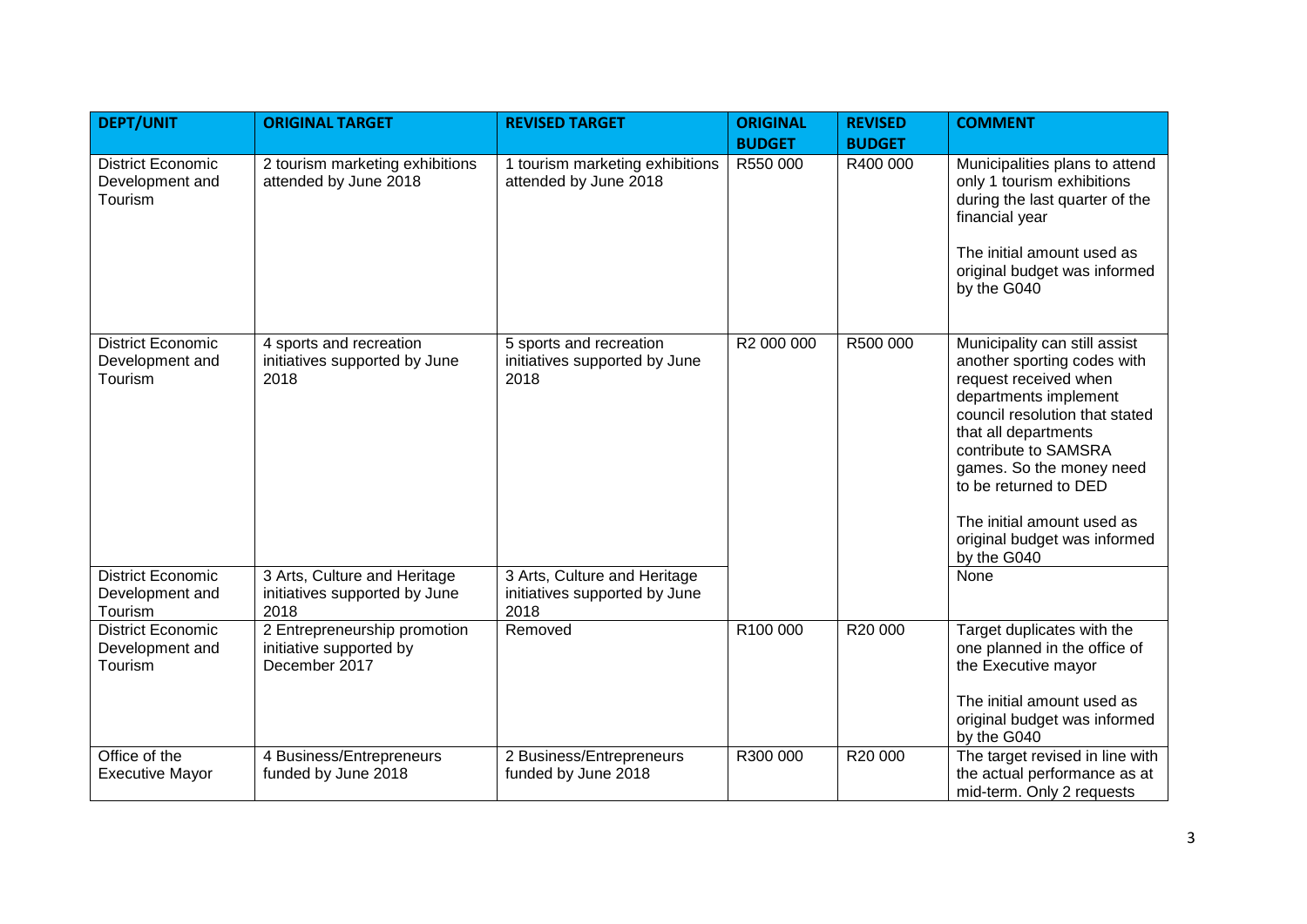| <b>DEPT/UNIT</b>                                 | <b>ORIGINAL TARGET</b>                                                                        | <b>REVISED TARGET</b>                                                                         | <b>ORIGINAL</b><br><b>BUDGET</b> | <b>REVISED</b><br><b>BUDGET</b> | <b>COMMENT</b>                                                                                                                                                                                                       |
|--------------------------------------------------|-----------------------------------------------------------------------------------------------|-----------------------------------------------------------------------------------------------|----------------------------------|---------------------------------|----------------------------------------------------------------------------------------------------------------------------------------------------------------------------------------------------------------------|
|                                                  |                                                                                               |                                                                                               |                                  |                                 | were received and<br>verification still in progress<br>The initial amount used as<br>original budget was informed<br>by the G040                                                                                     |
| Corporate<br><b>Services</b>                     | 28 Policies reviewed adopted by<br><b>June 2018</b>                                           | 42 Policies workshoped<br>adopted by June 2018                                                | <b>OPEX</b>                      | <b>OPEX</b>                     | Policy number revised in line<br>with reported number on<br>prior financial year                                                                                                                                     |
| <b>Internal Audit</b>                            | 6 AC meetings coordinated for<br>District, District Agency and<br>Maquassi Hills by June 2018 | 5 AC meetings coordinated for<br>District, District Agency and<br>Maquassi Hills by June 2018 | <b>OPEX</b>                      | <b>OPEX</b>                     | Only 3 meetings were held in<br>the first half of the financial<br>year. The municipality is<br>hoping once the shared<br>services within the district is<br>approved at least 2 meetings<br>can be held             |
| Minimum Information<br><b>Security Standards</b> | 31 CCTV Cameras operating by<br><b>June 2018</b>                                              | 27 CCTV Cameras operating<br>by June 2018                                                     | R9 000 000                       | R8 250 000                      | Due to financial constraints<br>the municipality could not<br>budget for repairs of 4<br>CCTVs, thus the target<br>reduced to number of CCTVs<br>working                                                             |
| Office of the Speaker                            | 6 council meetings coordinate<br>by June 2018                                                 | 8 council meetings coordinate<br>by June 2018                                                 | <b>OPEX</b>                      | <b>OPEX</b>                     | The number of council sitting<br>increased to include council<br>sittings due to compliance                                                                                                                          |
| Office of the<br><b>Executive Mayor</b>          | 30 indigent families requested<br>support on burial assisted by<br><b>June 2018</b>           | 50 indigent families requested<br>support on burial assisted by<br><b>June 2018</b>           | R150 000                         | R200 000                        | By mid-term already 46<br>indigent families were<br>assisted with burial. Only 4<br>families were added to be<br>assisted in the remaining 6<br>months<br>The initial amount used as<br>original budget was informed |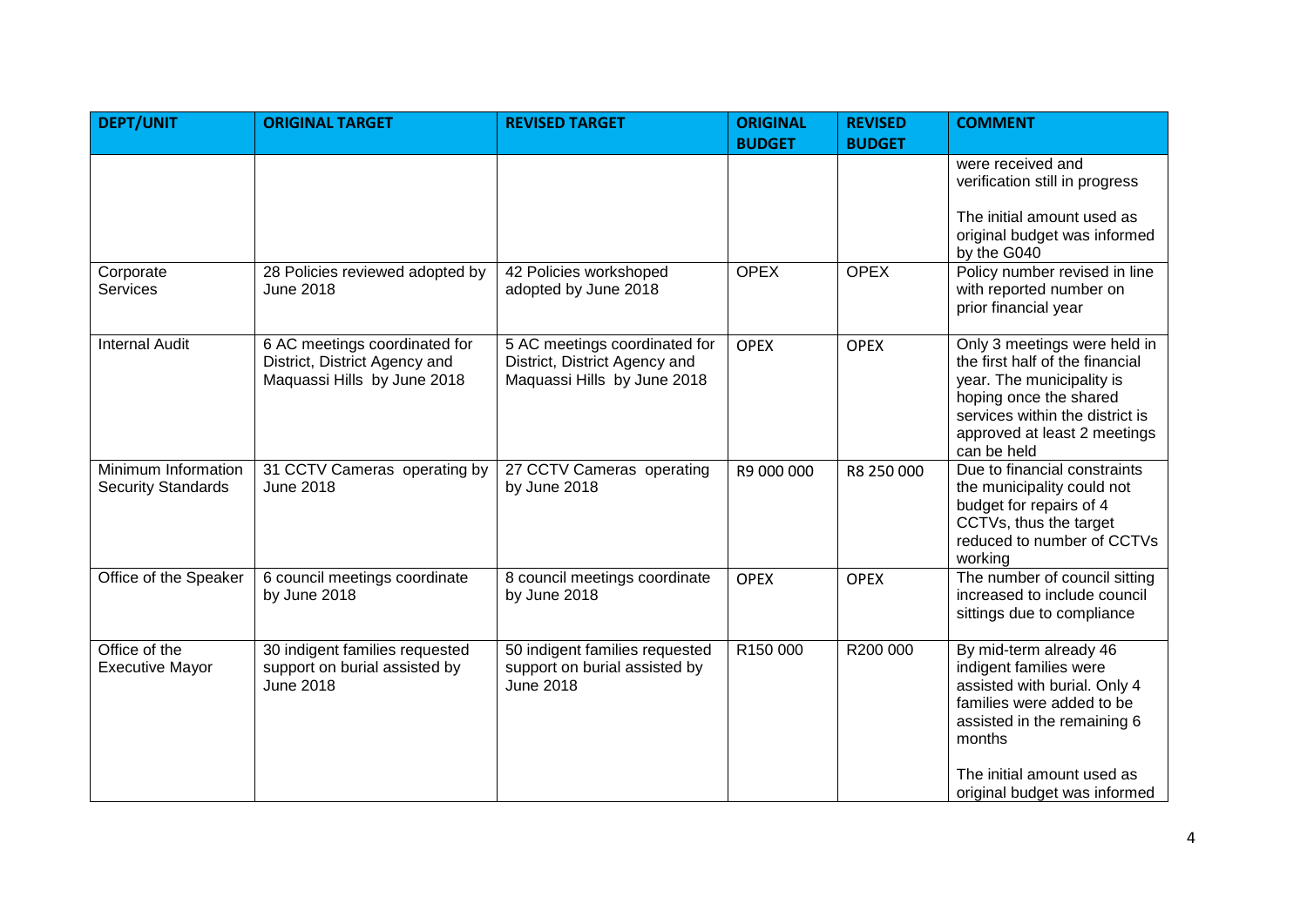| <b>DEPT/UNIT</b>                        | <b>ORIGINAL TARGET</b>                                                                                                 | <b>REVISED TARGET</b>                                                                                                  | <b>ORIGINAL</b>          | <b>REVISED</b>           | <b>COMMENT</b>                                                                                                                                       |
|-----------------------------------------|------------------------------------------------------------------------------------------------------------------------|------------------------------------------------------------------------------------------------------------------------|--------------------------|--------------------------|------------------------------------------------------------------------------------------------------------------------------------------------------|
|                                         |                                                                                                                        |                                                                                                                        | <b>BUDGET</b>            | <b>BUDGET</b>            |                                                                                                                                                      |
|                                         |                                                                                                                        |                                                                                                                        |                          |                          | by the G040                                                                                                                                          |
| Office of the<br><b>Executive Mayor</b> | 300 students awarded with<br>financial assistance for<br>registration in Higher learning<br>institutions by March 2018 | 135 students awarded with<br>financial assistance for<br>registration in Higher learning<br>institutions by March 2018 | R3 000 000               | R2 700 000               | The target was reduced in<br>line with the budget allocated<br>to be aligned with the<br>registration fee per learner                                |
| Office of the<br><b>Executive Mayor</b> | 5 educational request supported<br>by March 2018                                                                       | 5 educational request<br>supported by March 2018                                                                       | R50 000                  | R 200 000                | The initial amount used as<br>original budget was informed<br>by the G040                                                                            |
| Office of the<br><b>Executive Mayor</b> | 4 Gender activity programs held<br>by June 2018                                                                        | 5 Gender activity programs<br>held by June 2018                                                                        | R50 000                  | R 300 000                | The municipality planned to<br>accommodate an extra 1<br>gender activity program<br>during the remaining six<br>months                               |
| Office of the<br><b>Executive Mayor</b> | 1 women's month activity hosted<br>by August 2017                                                                      | Target removed to planned for<br>in the next financial year                                                            | R150 000<br>R15 000      | $\overline{0}$           | None                                                                                                                                                 |
| Office of the<br><b>Executive Mayor</b> | 4 Local Children's Right Ward<br>Fora Workshopped by June<br>2018                                                      | Removed from the SDBIP to<br>be performed at an operational<br>level                                                   | R 200 000<br>Shared vote | R 200 000<br>Shared vote | The achievement and/or<br>implementation of the target<br>depend on external<br>stakeholder. i.e Social<br>Development                               |
| Office of the                           | 3 established a disability fora                                                                                        | Removed from the SDBIP to                                                                                              | R 300 000                | R 300 000                | The achievement and/or                                                                                                                               |
| <b>Executive Mayor</b>                  | supported by end June 2018                                                                                             | be performed at an                                                                                                     | Shared vote              | Shared vote              | implementation of the target                                                                                                                         |
|                                         |                                                                                                                        | operational level                                                                                                      |                          |                          | depend on external                                                                                                                                   |
|                                         |                                                                                                                        |                                                                                                                        |                          |                          | stakeholder. i.e Social                                                                                                                              |
|                                         |                                                                                                                        |                                                                                                                        |                          |                          | Development                                                                                                                                          |
|                                         |                                                                                                                        |                                                                                                                        |                          |                          |                                                                                                                                                      |
| Office of the<br><b>Executive Mayor</b> | 2 assistive devices provided to<br>identified disabled individuals by<br><b>June 2018</b>                              | 1 assistive device provided to<br>identified disabled individual<br>by June 2018                                       | R 300 000<br>Shared vote | R 300 000<br>Shared vote | During the first held<br>requested Social<br>Development to assist in<br>identifying an individual.<br>Working with both the<br>department and newly |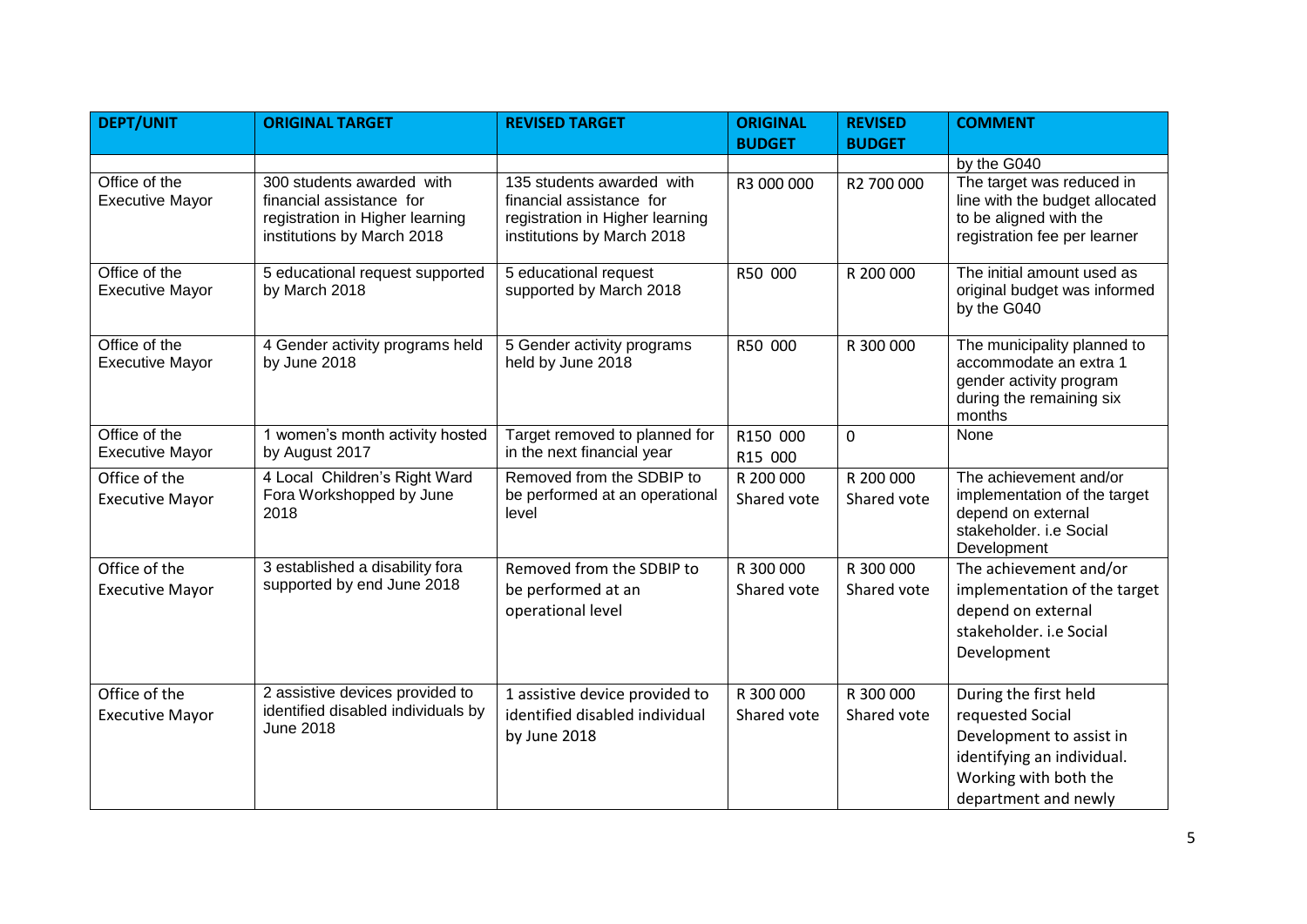| <b>DEPT/UNIT</b>                        | <b>ORIGINAL TARGET</b>                                                                     | <b>REVISED TARGET</b>                                                                                        | <b>ORIGINAL</b> | <b>REVISED</b> | <b>COMMENT</b>                                                                                                                                                                            |
|-----------------------------------------|--------------------------------------------------------------------------------------------|--------------------------------------------------------------------------------------------------------------|-----------------|----------------|-------------------------------------------------------------------------------------------------------------------------------------------------------------------------------------------|
|                                         |                                                                                            |                                                                                                              | <b>BUDGET</b>   | <b>BUDGET</b>  |                                                                                                                                                                                           |
|                                         |                                                                                            |                                                                                                              |                 |                | appointed CBPs the<br>municipality will be able to<br>provide at least 1 assistive<br>device for a disabled<br>individual during the<br>remaining months of the<br>financial year         |
| Office of the<br><b>Executive Mayor</b> | 4 recreational and<br>developmental Activities held for<br>Elderly by June 2018            | 1 recreational and<br>developmental Activities held<br>for Elderly by June 2018                              | R200 000        | R200 000       | The program is done in<br>collaboration with Social<br>Development. Only 1 is held<br>in a year as per the calendar<br>of the department                                                  |
| Office of the<br><b>Executive Mayor</b> | 3 RHR programs conducted by<br><b>June 2018</b>                                            | 2 RHR programs conducted by<br><b>June 2018</b>                                                              | R300 000        | R300 000       | Target reduced to be aligned<br>with the human capacity<br>available to implement the<br>program                                                                                          |
| Office of the<br><b>Executive Mayor</b> | 10 youth development programs<br>supported by June 2018                                    | 4 youth development<br>programs supported by June<br>2018                                                    | R300 000        | R300 000       | Only 2 requests were<br>received and supported<br>during the first half of the<br>financial year. The reduction<br>of the targeted is estimated<br>in line with the actual<br>performance |
| <b>Disaster Risk</b><br>Management      | Phase 2 of 3 phases for the<br><b>District Dolomite Strategy</b><br>conducted by June 2018 | SCM Process finalised on<br>Phase 2 of 3 phases for the<br>District Dolomite Strategy by<br><b>June 2018</b> | <b>OPEX</b>     | <b>OPEX</b>    | During the first half of the<br>financial year, the SCM were<br>still not finalised, thus revise<br>the target to the first step<br>that needs to be completed<br>before the Phase 2 of 3 |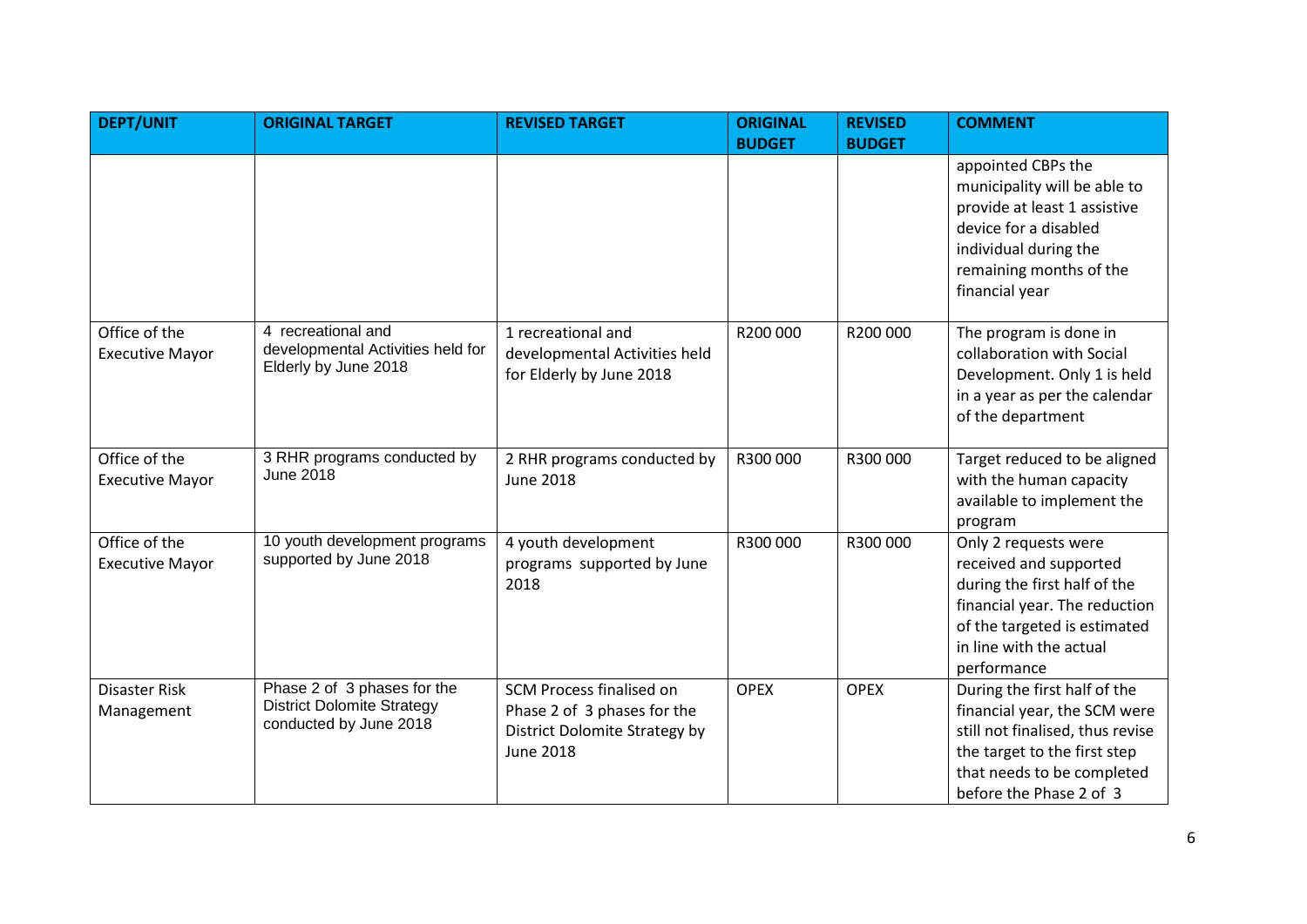| <b>DEPT/UNIT</b>       | <b>ORIGINAL TARGET</b>                                                                                                                 | <b>REVISED TARGET</b>                                                                                                                   | <b>ORIGINAL</b><br><b>BUDGET</b> | <b>REVISED</b><br><b>BUDGET</b> | <b>COMMENT</b>                                                                                    |
|------------------------|----------------------------------------------------------------------------------------------------------------------------------------|-----------------------------------------------------------------------------------------------------------------------------------------|----------------------------------|---------------------------------|---------------------------------------------------------------------------------------------------|
|                        |                                                                                                                                        |                                                                                                                                         |                                  |                                 | phases for the District<br>Dolomite Strategy can be<br>conducted                                  |
| <b>Economic Agency</b> | Support provided on Monitoring<br>and Evaluation provided to<br>Tiisang Piggery by June 2017                                           | 100% support provided on<br>Monitoring and Evaluation<br>support to Tiisang Piggery<br>project in Maquassi Hills by<br><b>June 2018</b> | R0.00                            | <b>OPEX</b>                     | Revised the KPI to be well<br>defined and measurable and<br>target to meet the SMART<br>principle |
| <b>Economic Agency</b> | Support provided on Monitoring<br>and Evaluation provided to<br>Tiisang Piggery by June 2017                                           | 100% support provided on<br>Monitoring and Evaluation<br>support to Vineyard project in<br>Ventersdorp by June 2018                     | R0.00                            | R0.00                           | Revised the KPI to be well<br>defined and measurable and<br>target to meet the SMART<br>principle |
| <b>Economic Agency</b> | Development of a process plan<br>for the implementation phase                                                                          | Monitored the finalization of<br>meat processing project for<br>registration with National<br>Treasury as PPP June 2018                 | R800 000                         | R800 000                        | Revised the KPI to be well<br>defined and measurable and<br>target to meet the SMART<br>principle |
| <b>Economic Agency</b> | Monitor progress on Project<br>Transferred to IDC for Develop<br>the business plan for the Boat<br>Manufacturing Plant by June<br>2018 | SCM processes finalised for<br>boat manufacturing project<br>by June 2018                                                               | R220000                          | R220000                         | Revised the KPI to be well<br>defined and measurable and<br>target to meet the SMART<br>principle |
| <b>Economic Agency</b> | Funding for identified project -<br>Ventersdorp Olive oil Orchard<br>for 2017/18 financial year<br>requested by June 2018              | Removed from the SDBIP to<br>be performed at an<br>operational level                                                                    | <b>OPEX</b>                      | <b>OPEX</b>                     | None                                                                                              |
| <b>Economic Agency</b> | Funding for identified project -<br>Ventersdorp Agri-Hub for<br>2017/18 financial year requested<br>by June 2018                       | Removed from the SDBIP to<br>be performed at an<br>operational level                                                                    | <b>OPEX</b>                      | <b>OPEX</b>                     | None                                                                                              |
| <b>Economic Agency</b> | Funding for identified project -<br>Tlokwe Metal forming and                                                                           | Removed from the SDBIP to<br>be performed at an                                                                                         | <b>OPEX</b>                      | <b>OPEX</b>                     | None                                                                                              |